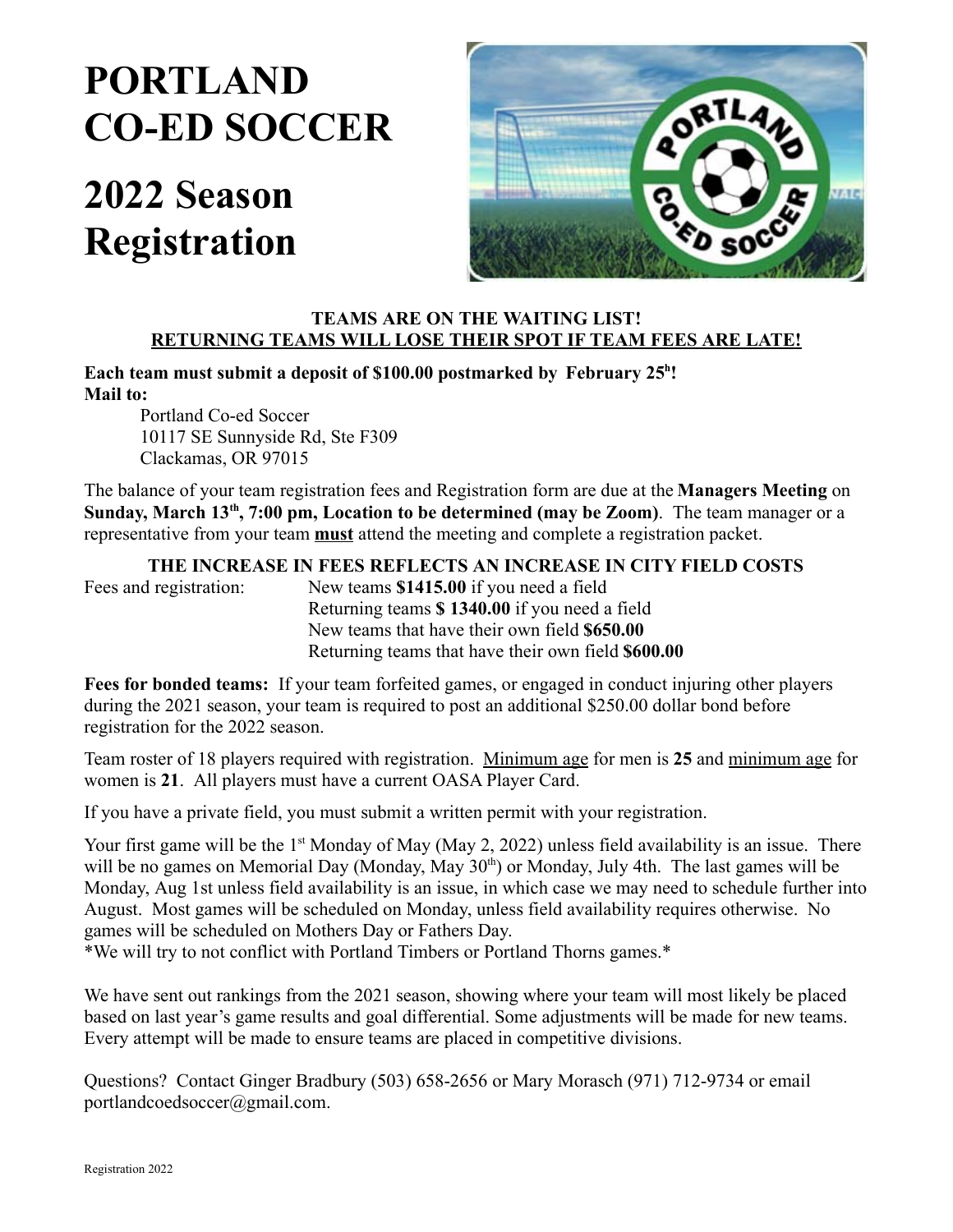## **2022 Season Registration**



**For official use only – do not fill in this part**  $$100$  deposit – date received \$\_\_\_\_\_\_ balance – date received \_\_\_\_\_\_\_\_\_ 18 player team roster – date received

#### **Team Name**

|                                 | Work phone     |                |  |
|---------------------------------|----------------|----------------|--|
|                                 |                |                |  |
|                                 | E-mail address |                |  |
|                                 |                |                |  |
|                                 |                |                |  |
|                                 |                | State Zip Code |  |
| City<br>*Assistant Manager Name |                |                |  |
|                                 |                |                |  |
|                                 |                |                |  |
|                                 | Fax number     |                |  |
|                                 | E-mail address |                |  |

I agree that all members of my team will abide by the rules of the United States Soccer Federation, the United States Amateur Soccer Association, the Oregon Adult Soccer Association and the Portland Co-ed Soccer League to which my team belongs. I accept the full responsibility for my team and understand that I am responsible for the conduct of my team and its fans and the financial obligation of my team to pay its fees, fines and debts.

Signature of Team Manager \_\_\_\_\_\_\_\_\_\_\_\_\_\_\_\_\_\_\_\_\_\_\_\_\_\_\_\_\_\_\_\_\_\_\_\_\_\_\_\_\_\_\_\_\_\_\_\_\_

Date \_\_\_\_\_\_\_\_\_\_\_\_\_\_\_\_

Registration 2022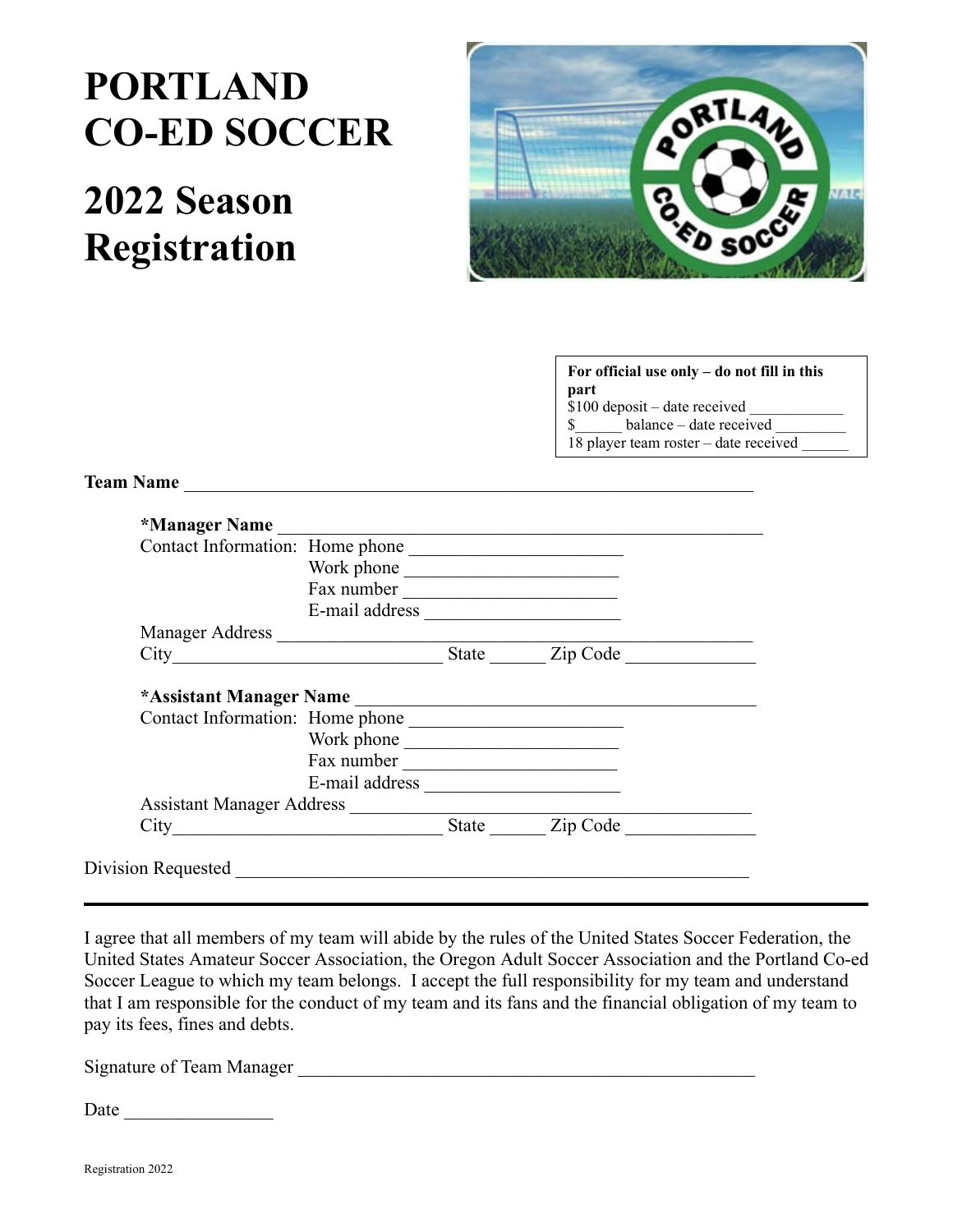#### **2022 Season Calendar**



#### **February 25, 2022** – \$100 deposit fee due

**March 13, 2022** – Registration & managers meeting at **T**o **B**e **D**etermined @ **7:00pm.**

- balance of team fee \$\_\_\_\_ due
- 18 person team roster due
- private field permits due
- find out how to get flags and nets if you don't already have them
- review Co-ed rules and changes (if any) in FIFA rules
- **March 20, 2022** \*\*\*Team Fee must be paid in Full to be scheduled for 2022 Season.\*\*\*

**April 15, 2022**– game schedules and manager packets emailed out unless circumstances prevent it. Before your first scheduled Co-ed game

- arrange for a preseason practice game
	- o try out new players, weed out uncommitted players
	- o collect team fees
	- o copy players with the game schedule
	- o provide a list of field directions for each player
	- o check with your team to be sure they have current player cards and create a Roster
	- o **review co-ed rules with the team**
	- o find a player to bring flags and nets to home games
- look at your assigned field to be sure its in condition for the first game
- make a list of 10 players willing to substitute on short notice
- make copies of your completed Match Roster
- **May 2, 2022** first game of the season (depending on Field availabilities)
	- before each game
		- o clarify rules of play with the referee and other team manager
		- o cross off no show players from your match roster
		- o collect player cards and rubber band them to the match roster for the referee
		- o have players look over the field for glass, bottle caps, sprinklers, holes and check the lines
		- o put out cones where needed
- **May 30, 2022** Memorial Day, no games
- **July 4, 2022** Independence Day, no Games

**August 1, 2022** – last game of the season (Depending on field availability)